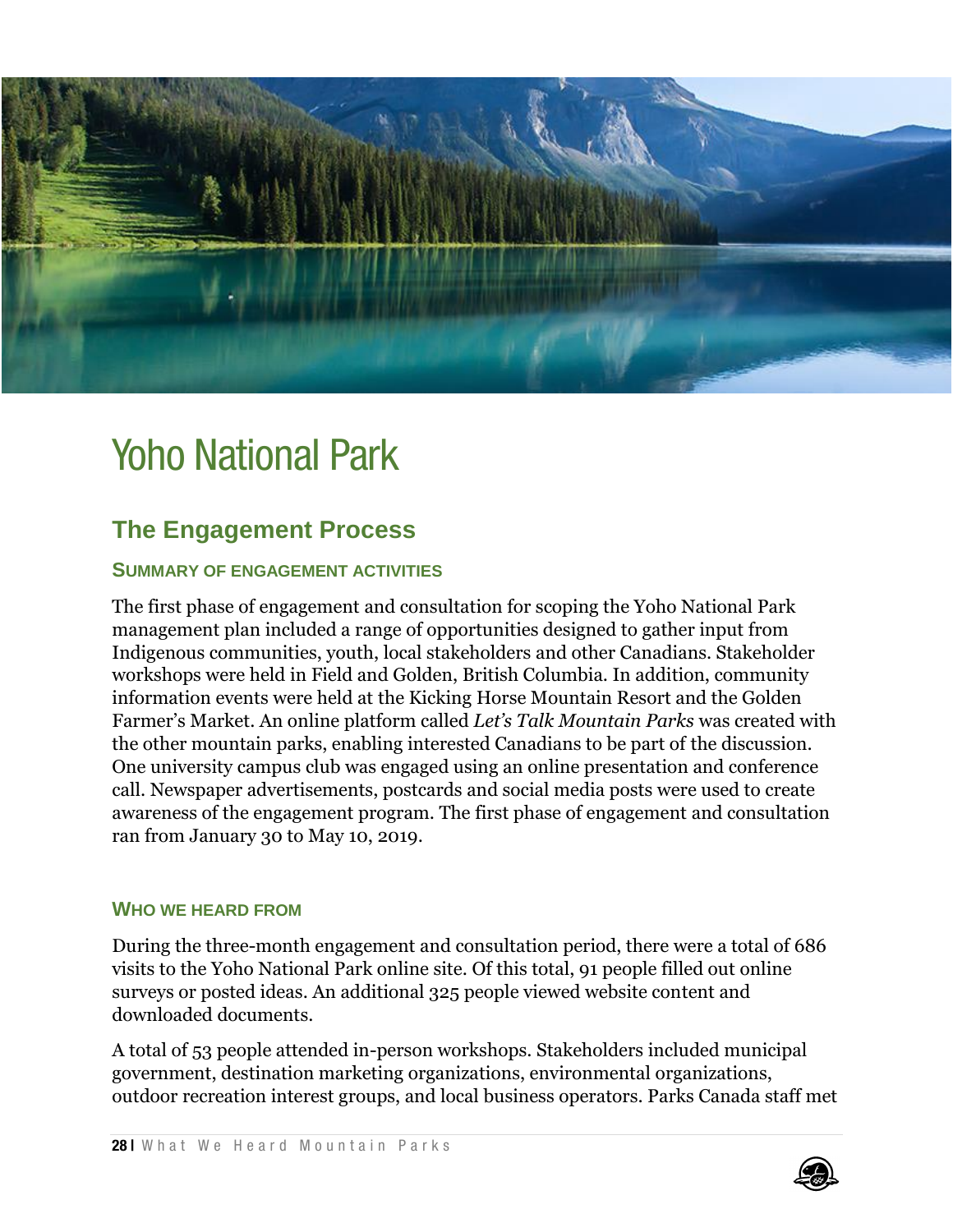separately with representatives of several Indigenous communities and one interest group. Written submissions were received from four organizations.

**MAP** – *Geographical distribution of website participants from Canada*



# **What We Heard**

#### **WHAT WE HEARD FROM INDIGENOUS PEOPLES**

Yoho National Park is located within the traditional territories of the Ktunaxa and Secwepemc First Nations. Discussions are ongoing with representatives of these Indigenous groups to ensure their perspectives are heard and included in the draft management plan.

Indigenous communities who have provided initial responses express a strong desire to feel at home in the park, and to contribute their knowledge and practices to the stewardship of the park.

# **WHAT WE HEARD FROM STAKEHOLDERS AND THE GENERAL PUBLIC**

The following section outlines some of the main themes that emerged during the engagement period, in the categories of park vision, key issues, and planning principles.

# **Park Vision**

Workshop attendees and people who completed online surveys were asked to describe their vision of Yoho National Park at its future best. An analysis of the comments showed the most common theme identified by participants was a desire to see the park protected and its ecological integrity restored. The words *peaceful, intact, undeveloped,* 

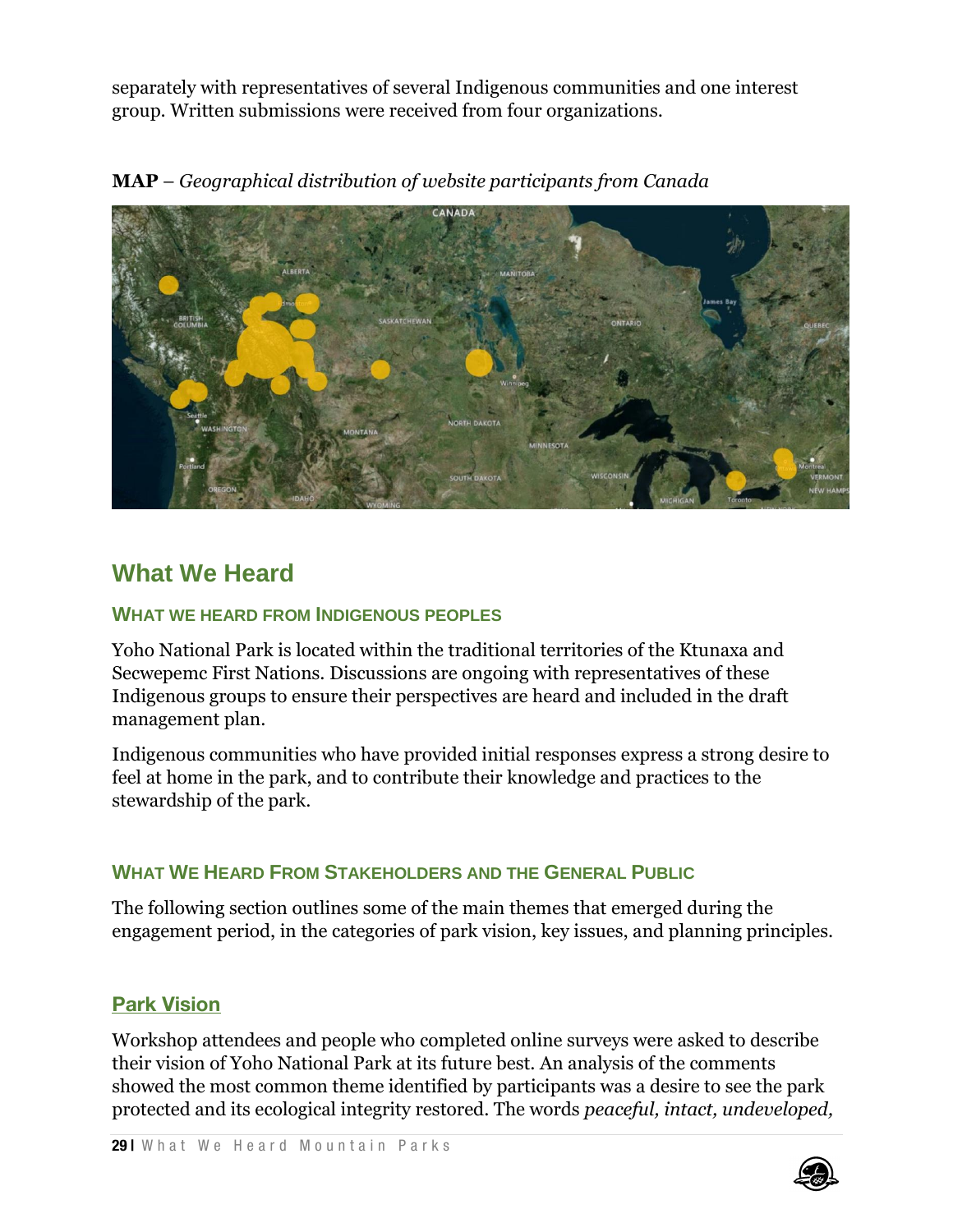*natural beauty, protected*, and *wild* were frequently mentioned. Environmental stewardship, wilderness protection, and the restoration of healthy ecosystems and ecological processes where species at risk are restored and thriving, were all identified as important goals for the future. Protecting the reasons for the designation of the park as a World Heritage Site was also identified as an important goal. Many participants recognized that ecological protection is crucial to ensuring that the park remains a place for people to connect with nature and experience wilderness in uncrowded settings.

While the protection of healthy ecosystems was viewed as paramount, participants also expressed a strong desire to ensure that these natural landscapes remain accessible. Accessibility was discussed in a broad sense, encompassing elements of individual ability, demographics, socio-economic status, four-season opportunities, facility design, and availability of sustainable transportation options. This theme of accessibility was often discussed together with the need to carefully manage human use to ensure the health of park ecosystems and maintenance of built assets. The terms *balance* and *sustainable* were referenced repeatedly.

Many participants expressed the need to define appropriate human use levels as part of their vision for the park. These included consideration of visitor use quotas or other demand management tools in sensitive or congested areas, such as Emerald Lake and the Yoho Valley. A nuance of this theme was the idea that while the park should be accessible to everyone, it cannot be everything to everybody—there are appropriate activities and standards of behaviour rooted in stewardship of this natural landscape that visitors must respect. A related theme was the perceived lack of fairness of current systems used to allocate limited opportunities such as Lake O'Hara day use passes, or camping reservations throughout the park. Numerous participants suggested that there should be systems to ensure that Canadians have preferential access to these opportunities. Some felt that there should be variable pricing, where international visitors pay a higher fee to use the park.

Another common theme was education, and the opportunity that mountain parks provide for visitors to learn about nature. Many participants expressed a desire to see more educational programming to encourage positive behaviour from park visitors. There was also interest in increasing educational opportunities to highlight the unique natural features, Indigenous history, and cultural heritage of the park.

# **Key Issues**

The first phase of engagement provided opportunities for Parks Canada to hear from interested Canadians about key issues that should be considered in the development of the next national park management plan. The main themes that emerged are discussed below.

# **Visitor Demand Management**

Increasing visitation was identified as a concern by a large number of online respondents and workshop participants. When asked about barriers to connecting with

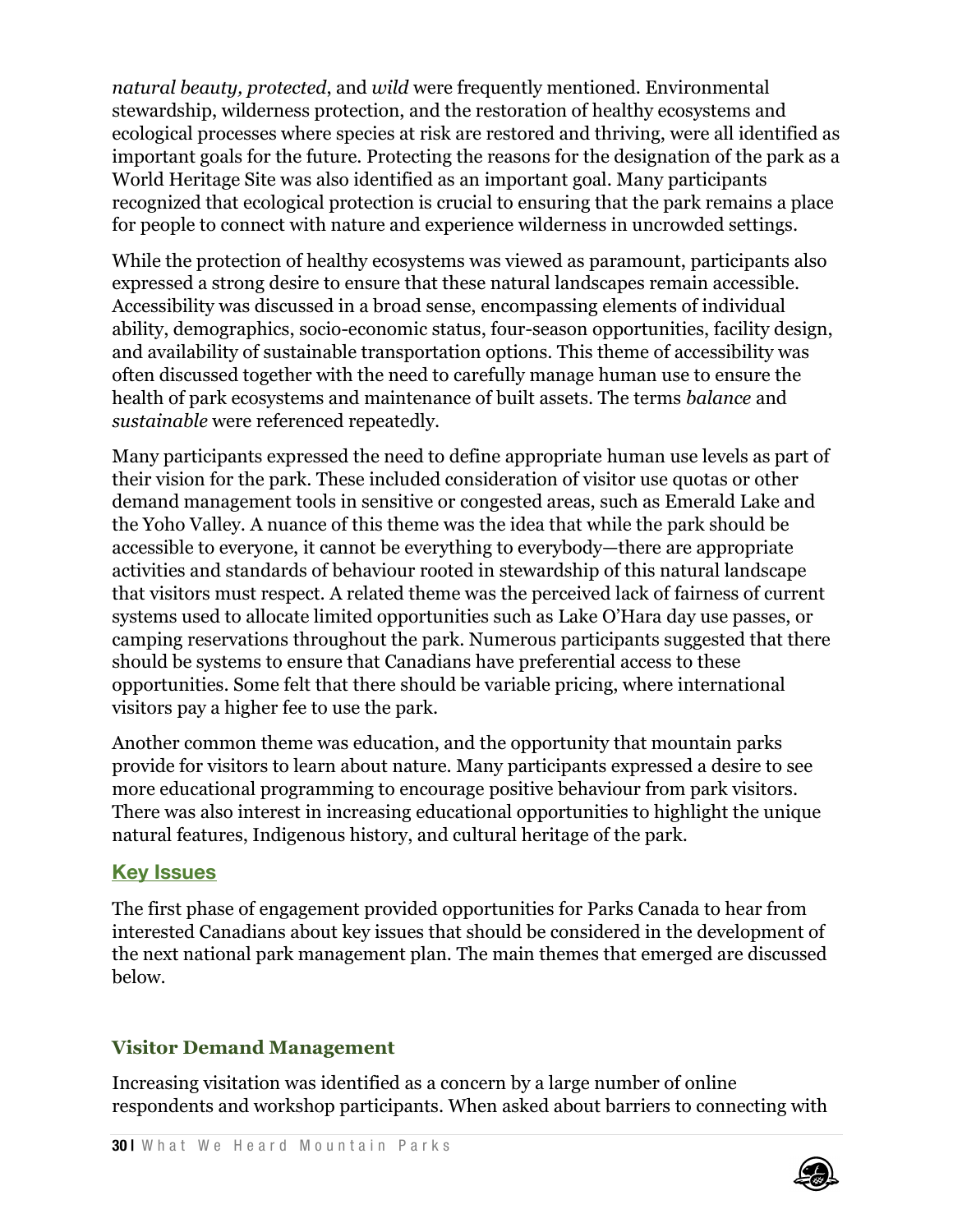the park, 56% of online respondents cited overcrowding and accessibility challenges. More than a third of online respondents felt that increasing visitation is one of the most pressing issues affecting the ecological integrity of the park. Future efforts to address this challenge should consider the rapid rate of societal change that is occurring. Participants identified changing demographics, changing modes of travel, and evolving communication and other technologies as factors that may influence visitor patterns and behaviour in the coming decades.

Many participants were concerned about vehicle congestion on the Emerald Lake Road and the Yoho Valley Road (to Takakkaw Falls). It was suggested that restrictions on private vehicle use would be required to avoid exacerbating the crowding problem and shuttle services were identified as a possible solution. Participants were also concerned about safety on the Trans-Canada Highway due to increasing traffic volumes.

Increasing visitation was also a concern for the Town of Field as it may lead to increased demand for services, including local emergency services. Highway construction within and outside of the park may create access challenges for residents and visitors.

Suggested solutions to increasing visitor demand included spreading visitation over less busy seasons, introducing quotas or restricting visitation to specific high-use areas, implementing more reservation systems including lotteries, reducing private vehicle access to some locations, introducing shuttles and limiting development and expansion of commercial tour operations.

# **Resource Protection/Ecological Integrity**

Many participants indicated that elements of the natural ecosystem are key features that make the park unique. When describing changes Parks Canada may encounter over the next ten years, participants cited declining native biodiversity, climate change, and increasing human pressure on natural ecosystems as key challenges. Protecting the ecological integrity of the park and restoring functioning habitat were frequently identified as areas requiring focused effort. A reduction in suitable habitat for wildlife and increased potential for human-wildlife conflict were cited as challenges related to increasing visitation. Participants identified managing increasing visitation as a key challenge related to the maintenance of ecological integrity.

External influences were also identified as challenges to be considered. Changing land use adjacent to the park, including increased logging and commercial tourism, was cited as an issue potentially affecting park wilderness. Increased backcountry use, especially backcountry day-use, was included as an issue affecting the mountain park's ecological integrity.

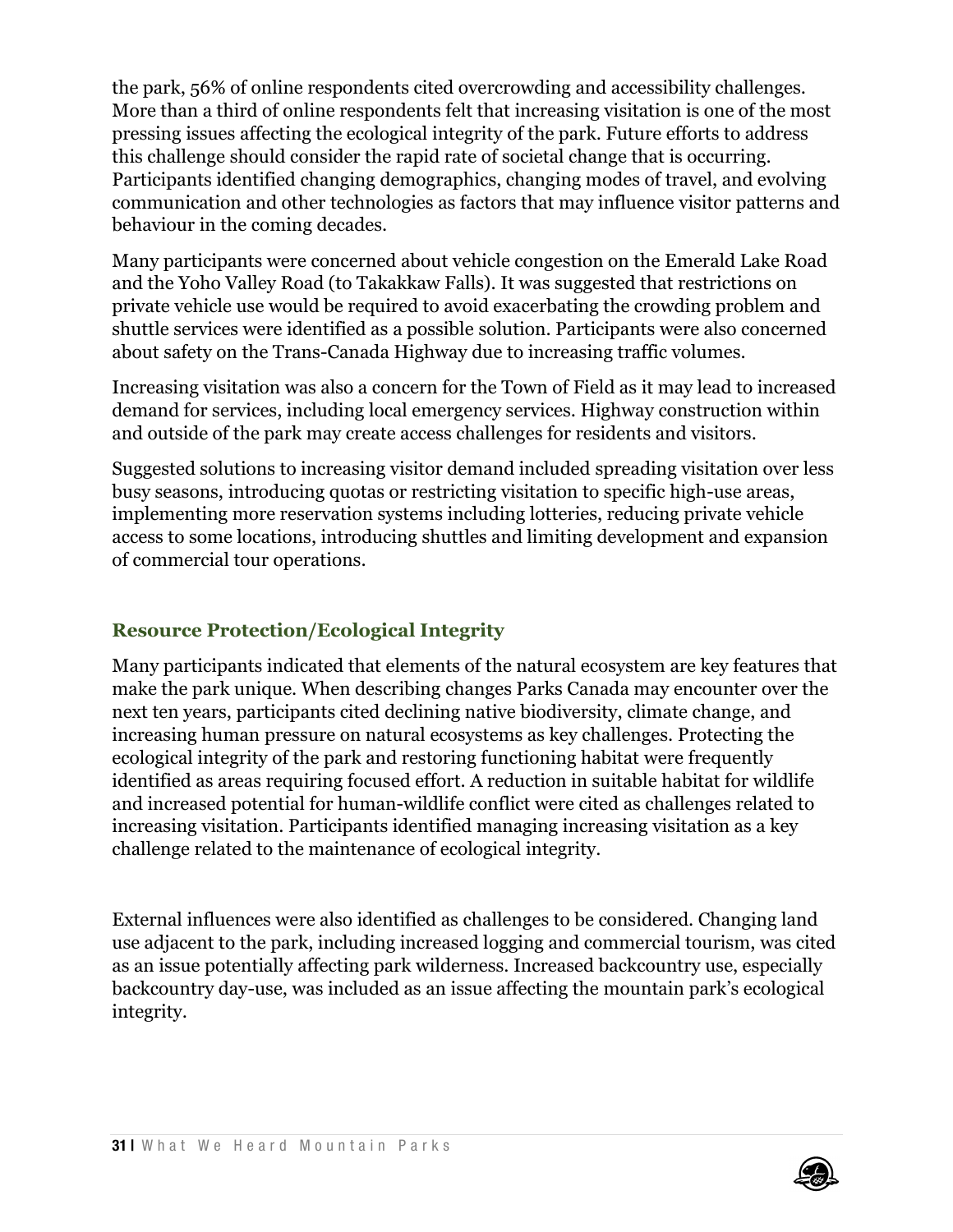#### **Visitor Facilities and Activities**

The discussion of issues and park vision generated numerous comments about specific park facilities and activities. Several participants felt that facilities and trails need improvement and better maintenance. More than 20% of online respondents identified a lack of well-maintained facilities as a barrier to establishing a connection to the park. Others linked increasing visitation to a critical need for additional investment in welldesigned infrastructure that supports visitation while mitigating environmental impacts.

Some participants expressed a desire for more visitor opportunities in the west end of the park. Suggestions included creating or re-establishing a regular camping offer on the west side and improving or re-establishing trails that are not well maintained. Some participants requested more mountain bike trails while others felt there should be no mountain biking permitted in the park.

# **Indigenous Reconciliation and Heritage**

Many people recognized the importance of supporting Indigenous peoples in reconnecting with their traditional territories in the park. Participants shared a desire to have more Indigenous stories told within the park. Some participants recommended that the UN Declaration on the Rights of Indigenous Peoples (UNDRIP) should be a foundational element of park management.

# **Technological Changes and Impacts**

Changing technology was identified as an issue that can provide both opportunities and challenges for Parks Canada. Types of changing technology identified include electric and self-driving cars, unmanned aerial vehicles (UAVs or drones), E-bikes, artificial intelligence, virtual reality and various types of communications and electronic technologies. Social media was identified as both an important influence on visitor use patterns ("selfie culture"), and as a useful tool to connect with visitors. Parks Canada was encouraged to consider evolving technology when developing visitor activities and educational programming, and when encouraging appropriate park behaviour.

# **Climate Change**

Understanding and adapting to the effects of climate change was identified as a key issue. Specific concerns included the increasing risk of wildfires resulting in more smoke, potential for flooding, changes in biodiversity and timing of animal migrations, effects on visitation patterns due to smoke and natural events and potential increases or changes in the types of insects and disease affecting park ecosystems.